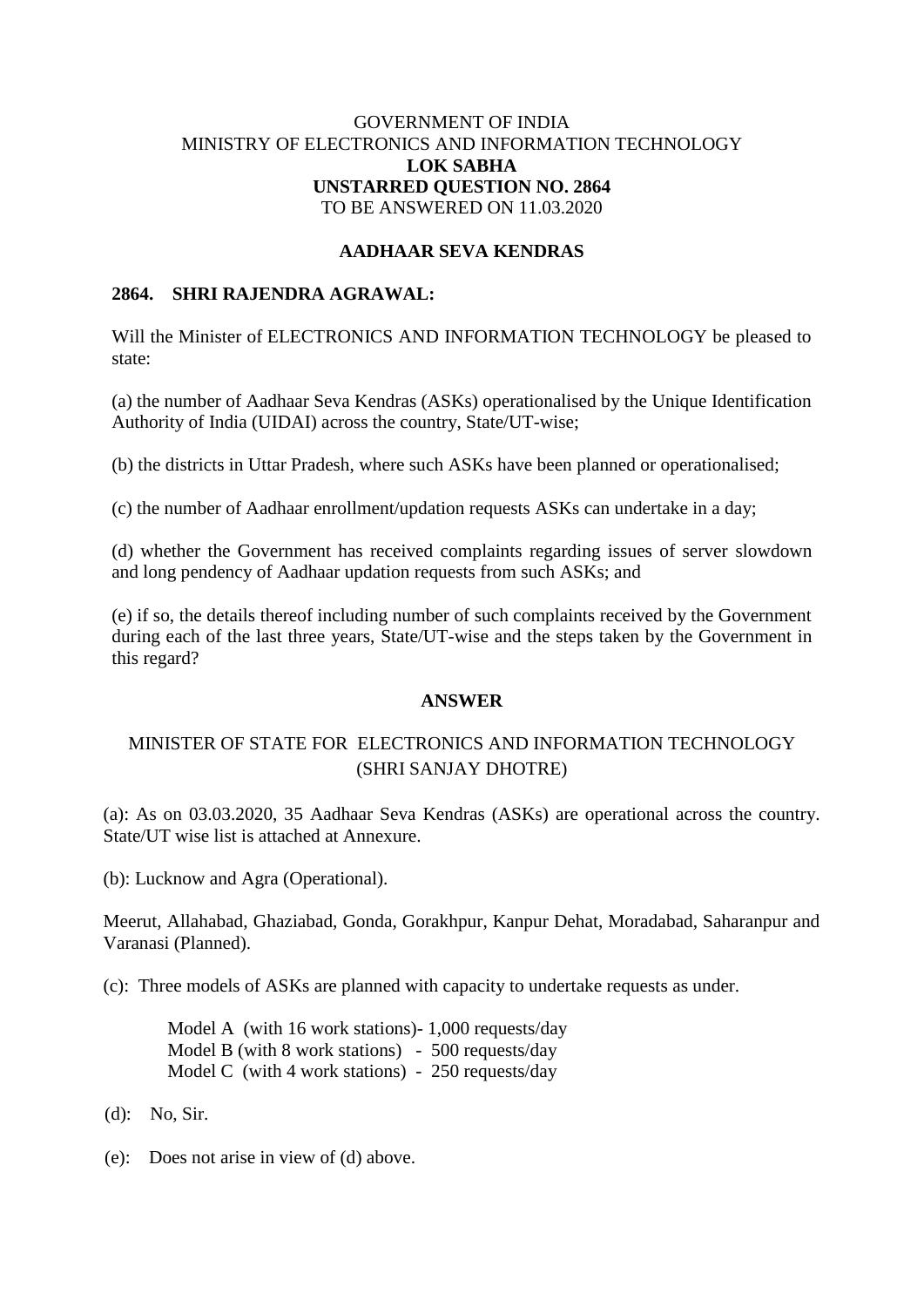### **Annexure**

| S.No           | <b>State</b>         | <b>City</b>             |
|----------------|----------------------|-------------------------|
| $\mathbf{1}$   | Andhra Pradesh       | Vijaywada               |
| $\overline{2}$ | Andhra Pradesh       | Visakhapatnam           |
| 3              | Assam                | Guwahati                |
| $\overline{4}$ | <b>Bihar</b>         | Patna                   |
| 5              | Chhattisgarh         | Raipur                  |
| 6              | Delhi                | Akshardham Metro, Delhi |
| $\overline{7}$ | Delhi                | Inderlok Metro, Delhi   |
| 8              | Delhi                | Mohan Estate, Delhi     |
| 9              | Gujarat              | Ahmedabad               |
| 10             | Gujarat              | Surat                   |
| 11             | Haryana              | Hisar                   |
| 12             | Himachal             | Shimla                  |
| 13             | Jharkhand            | Dhanbaad                |
| 14             | Jharkhand            | Galaxy Mall, Ranchi     |
| 15             | Jharkhand            | Mangal Tower, Ranchi    |
| 16             | Karnataka            | Bengaluru               |
| 17             | Karnataka            | Hubli                   |
| 18             | Karnataka            | Mysore                  |
| 19             | Madhya Pradesh       | Aashima Mall, Bhopal    |
| 20             | Madhya Pradesh       | Smriti Tower, Bhopal    |
| 21             | Maharashtra          | Nagpur                  |
| 22             | Rajasthan            | Jaipur                  |
| 23             | Rajasthan            | Kota                    |
| 24             | Tamil Nadu           | Chennai                 |
| 25             | Telangana            | Hyderabad               |
| 26             | Telangana            | Warangal                |
| 27             | Chandigarh           | Chandigarh              |
| 28             | Daman & Diu          | Daman                   |
| 29             | Dadra Nagar Haveli   | Silvasa                 |
| 30             | <b>Uttar Pradesh</b> | Agra                    |
| 31             | <b>Uttar Pradesh</b> | Lucknow                 |
| 32             | Uttarakhand          | AD Tower, Dehradun      |